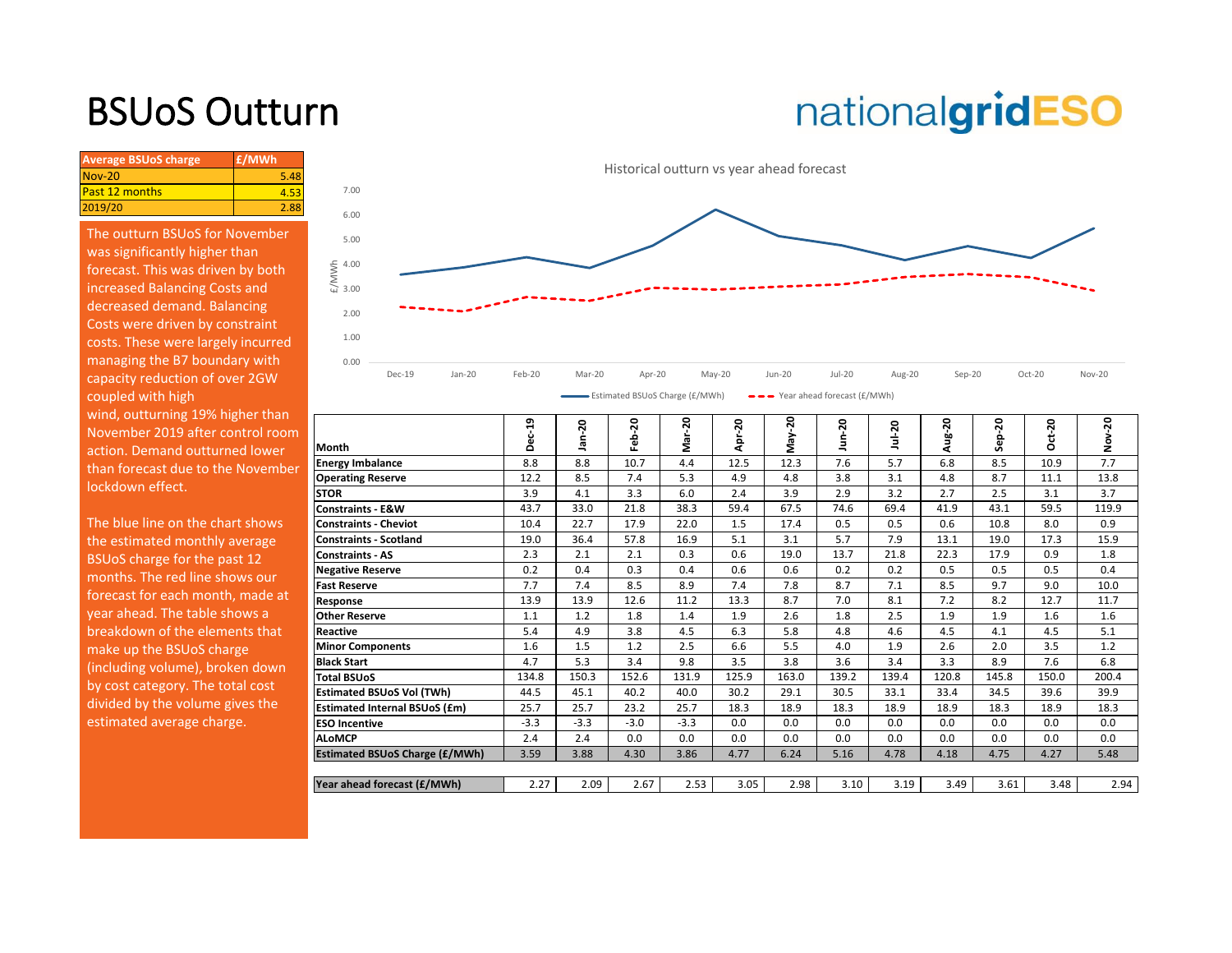### BSUoS Forecast

## nationalgridESO

| <b>Average BSUoS charge</b>                                                                                                                           | £/MWh |      |                      |
|-------------------------------------------------------------------------------------------------------------------------------------------------------|-------|------|----------------------|
| $Dec-20$                                                                                                                                              | 4.12  |      |                      |
| 2020/21                                                                                                                                               | 4.52  |      |                      |
| 2021/22                                                                                                                                               | 3.75  | 7.00 |                      |
| <b>Next 12 months</b>                                                                                                                                 | 4.00  |      |                      |
| As we move towards winter and naturally<br>higher demand levels, we don't expect to see<br>the same types of additional costs brought                 |       | 6.00 |                      |
| about by managing the system during<br>extremely low demand periods. We are                                                                           |       | 5.00 |                      |
| therefore returning to producing a single best<br>view of BSUoS per month.                                                                            |       | 4.00 |                      |
| We have added an additional line to the<br>forecast from Apr 21 to Mar 22 to account for<br>the deferred BSUoS as per CMP345/350.                     |       | 3.00 |                      |
| Accelerated Loss of Mains Change Programme:<br>the cost recovery process for the Accelerated                                                          |       | 2.00 |                      |
| Loss of Mains Change Program has been<br>paused as per the following update from the<br>last TCMF:                                                    |       | 1.00 |                      |
| With £4m recovery in FY19/20 covering the<br>cost of works completed todate, we'll continue<br>to hold-off charging until costs surpass this<br>level |       | 0.00 | $Dec-20$<br>$Jan-21$ |
| The forecast charge has been removed until<br>January but this is subject to change based on                                                          |       |      |                      |

January but this is subject to change based on the progress of the work.

Changes have been made to the ESO incetive scheme element of the BSUoS charge, details can be found in the Ofgem letter: https://www.ofgem.gov.uk/system/files/docs/

2019/10/authoritys\_consent\_new.pdf

Feb-21 Mar-21 Apr-21 May-21 Jun-21 Jul-21 Aug-21 Sep-21 Oct-21 Nov-21 Dec-21 Jan-22 Feb-22 Mar-22 Any-22 Aug-22 Jun-22 Aug-22 Sep-22 Oct-22 Nov-22

|                                  | -Esitimated BSUoS Charge (£/MWh) |        |         |        |       |            |              |          |        |                     |          |                        |          |         |         |            |      |            |        |          |          |            |        |       |  |
|----------------------------------|----------------------------------|--------|---------|--------|-------|------------|--------------|----------|--------|---------------------|----------|------------------------|----------|---------|---------|------------|------|------------|--------|----------|----------|------------|--------|-------|--|
|                                  | 20<br>å                          | $\sim$ | $ab-21$ | Mar-21 | ಸ     | 21<br>May- | $J$ un- $21$ | $u - 21$ | Aug-21 | $\overline{a}$<br>é | $Oct-21$ | $\overline{a}$<br>yov- | $Dec-21$ | 22<br>É | 22<br>ė | 22<br>Mar- | Z    | 22<br>Μaγ∹ | Jun-22 | $u - 22$ | $Aug-22$ | 22<br>Šep- | Z<br>8 | 22    |  |
| Month                            |                                  |        |         |        |       |            |              |          |        |                     |          |                        |          |         |         |            |      |            |        |          |          |            |        |       |  |
| <b>Energy Imbalance</b>          | 9.4                              | 10.8   | 11.8    | 9.0    | 5.5   | 7.9        | 8.2          | 9.3      | 8.7    | 10.1                | 11.3     | 10.9                   | 11.1     | 11.9    | 12.8    | $-1.2$     | 5.5  | 7.9        | 8.2    | 9.3      | 8.7      | 10.1       | 11.3   | 10.9  |  |
| <b>Operating Reserve</b>         | 17.9                             | 9.4    | 9.4     | 9.2    | 8.3   | 9.0        | 5.8          | 7.0      | 8.2    | 14.1                | 16.4     | 16.1                   | 11.9     | 10.1    | 12.9    | 13.2       | 8.3  | 9.0        | 5.8    | 7.0      | 8.2      | 14.1       | 16.4   | 16.1  |  |
| <b>STOR</b>                      | 5.9                              | 3.5    | 2.8     | 3.3    | 5.2   | 5.6        | 5.4          | 6.0      | 5.8    | 6.3                 | 6.2      | 7.4                    | 7.5      | 7.6     | 6.5     | 7.4        | 5.2  | 5.6        | 5.4    | 6.0      | 5.8      | 6.3        | 6.2    | 7.4   |  |
| <b>Constraints</b>               | 88.5                             | 83.4   | 84.6    | 77.3   | 68.5  | 70.1       | 68.8         | 71.1     | 80.0   | 82.7                | 86.5     | 82.2                   | 77.1     | 70.4    | 72.9    | 72.2       | 38.9 | 39.5       | 39.2   | 40.5     | 49.5     | 53.1       | 56.0   | 52.6  |  |
| <b>Negative Reserve</b>          | 0.4                              | 0.6    | 0.1     | 0.2    | 0.4   | 0.9        | 1.6          | 1.8      | 1.7    | 1.8                 | 1.2      | 0.5                    | 0.5      | 0.6     | 0.1     | 0.2        | 0.4  | 0.9        | 1.6    | 1.8      | 1.7      | 1.8        | 1.2    | 0.5   |  |
| <b>Fast Reserve</b>              | 9.0                              | 10.3   | 8.7     | 9.7    | 9.0   | 9.0        | 8.8          | 9.1      | 9.6    | 8.8                 | 9.1      | 9.4                    | 10.0     | 10.3    | 8.7     | 9.7        | 9.0  | 9.0        | 8.8    | 9.1      | 9.6      | 8.8        | 9.1    | 9.4   |  |
| Response                         | 12.5                             | 12.1   | 11.4    | 12.4   | 11.8  | 12.6       | 11.9         | 12.6     | 13.1   | 11.3                | 11.2     | 11.2                   | 11.3     | 11.1    | 10.5    | 11.4       | 11.8 | 12.6       | 11.9   | 12.6     | 13.1     | 11.3       | 11.2   | 11.2  |  |
| <b>Other Reserve</b>             | 1.0                              | 0.9    | 0.9     | 1.0    | 1.1   | 0.9        | 1.0          | 1.2      | 1.3    | 1.0                 | 0.9      | 0.9                    | 0.9      | 0.9     | 0.9     | 1.0        | 1.1  | 0.9        | 1.0    | 1.2      | 1.3      | 1.0        | 0.9    | 0.9   |  |
| Reactive                         | 6.9                              | 7.0    | 5.7     | 6.1    | 6.7   | 7.5        | 7.0          | 6.9      | 6.8    | 6.6                 | 6.7      | 6.5                    | 7.1      | 7.0     | 5.7     | 6.1        | 6.7  | 7.5        | 7.0    | 6.9      | 6.8      | 6.6        | 6.7    | 6.5   |  |
| <b>Minor Components</b>          | 2.7                              | 1.0    | 2.3     | 0.3    | 3.0   | 3.0        | 2.6          | 2.6      | 1.5    | 1.1                 | 2.1      | 0.6                    | 1.0      | $-0.6$  | 2.3     | 0.3        | 3.0  | 3.0        | 2.6    | 2.6      | 1.5      | 1.1        | 2.1    | 0.6   |  |
| <b>Black Start</b>               | 3.8                              | 3.8    | 3.8     | 3.8    | 3.8   | 3.8        | 3.8          | 3.8      | 3.8    | 3.8                 | 3.8      | 3.8                    | 3.8      | 3.8     | 3.8     | 3.8        | 3.8  | 3.9        | 3.9    | 3.9      | 3.9      | 3.9        | 3.9    | 3.9   |  |
| <b>Total BSUoS</b>               | 158.0                            | 142.7  | 141.4   | 132.4  | 123.3 | 130.1      | 125.1        | 131.3    | 140.6  | 147.5               | 155.5    | 149.5                  | 142.2    | 133.2   | 137.1   | 124.2      | 93.8 | 99.5       | 95.5   | 100.     | 110.0    | 118.0      | 125.0  | 119.9 |  |
| <b>Esitmated BSUoS Vol (TWh)</b> | 43.0                             | 44.4   | 39.3    | 45.3   | 38.7  | 39.5       | 36.6         | 37.1     | 37.4   | 39.1                | 42.4     | 47.9                   | 49.7     | 49.0    | 46.6    | 50.7       | 38.7 | 39.5       | 36.6   | 37.1     | 37.4     | 39.1       | 42.4   | 47.9  |  |
| Estimated Internal BSUoS (£m)    | 18.9                             | 18.9   | 17.1    | 18.9   | 18.4  | 19.0       | 18.4         | 19.0     | 19.0   | 18.4                | 19.0     | 18.4                   | 19.0     | 19.0    | 17.2    | 19.0       | 18.4 | 19.0       | 18.4   | 19.0     | 19.0     | 18.4       | 19.0   | 18.4  |  |
| <b>ESO Incentive</b>             | 0.0                              | 1.5    | 1.3     | 1.5    | 1.0   | 1.0        | 1.0          | 1.0      | 1.0    | 1.0                 | 1.0      | 1.0                    | 1.0      | 1.0     | 0.9     | 1.0        | 1.0  | 1.0        | 1.0    | 1.0      | 1.0      | 1.0        | 1.0    | 1.0   |  |
| <b>ALoMCP</b>                    | 0.0                              | 4.8    | 4.8     | 4.8    | 4.8   | 4.8        | 4.8          | 4.8      | 4.8    | 4.8                 | 4.8      | 4.8                    | 4.8      | 4.8     | 4.8     | 4.8        | 4.8  | 4.8        | 4.8    | 0.0      | 0.0      | 0.0        | 0.0    | 0.0   |  |
| CMP345/350 Deferred Costs        |                                  |        |         |        | 1.7   | 1.8        | 1.7          | 1.8      | 1.8    | 1.7                 | 1.8      | 1.7                    | 1.8      | 1.8     | 1.6     | 1.8        |      |            |        |          |          |            |        |       |  |
| Esitimated BSUoS Charge (£/MWh)  | 4.12                             | 3.78   | 4.18    | 3.48   | 3.86  | 3.96       | 4.12         | 4.25     | 4.47   | 4.44                | 4.30     | 3.66                   | 3.40     | 3.26    | 3.47    | 2.98       | 3.05 | 3.15       | 3.27   | 3.25     | 3.48     | 3.51       | 3.42   | 2.91  |  |
|                                  |                                  |        |         |        |       |            |              |          |        |                     |          |                        |          |         |         |            |      |            |        |          |          |            |        |       |  |

| High Error Band (£/MWh) | 4.56 5.28 | 6.07 |  |  |  |  |  | 4.30 4.64 4.77 5.03 5.26 5.55 5.53 5.41 4.79 4.53 4.40 4.59 4.06 4.10 4.23 4.42 4.57                     |  |  | 4.97 | 5.14 5.08 |  |
|-------------------------|-----------|------|--|--|--|--|--|----------------------------------------------------------------------------------------------------------|--|--|------|-----------|--|
| Low Error Band (£/MWh)  |           |      |  |  |  |  |  | 3.68 2.27 2.30 2.65 3.07 3.15 3.21 3.25 3.38 3.34 3.18 2.54 2.26 2.11 2.35 1.89 2.00 2.06 2.11 1.93 1.99 |  |  |      | 1.89      |  |

#### 24 month rolling forecast with error bands